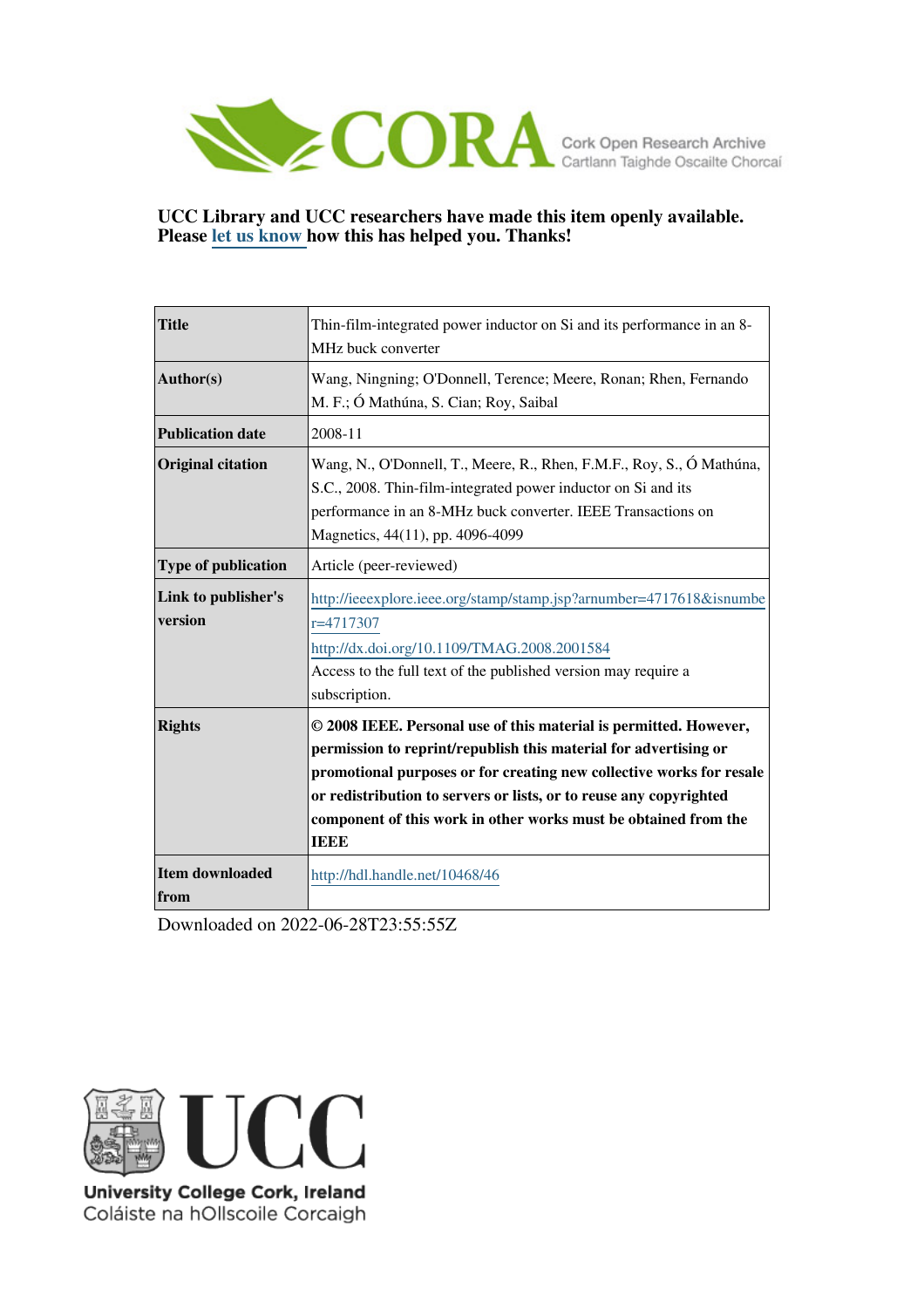# **Thin-Film-Integrated Power Inductor on Si and Its Performance in an 8-MHz Buck Converter**

Ningning Wang, Terence O'Donnell, Ronan Meere, Fernando M. F. Rhen, Saibal Roy, and S. Cian O'Mathuna

Microsystems Centre, Tyndall National Institute, Lee Maltings, Cork, Ireland

**This paper presents a microinductor fabricated on silicon using electrochemical techniques that has high efficiency in a low power dc–dc converter. Small signal measurements show a flat frequency response up to 20 MHz with a self resonant frequency of 130 MHz. The inductance at low frequency is approximately 440 nH with a dc resistance of 0.5 , and a high quality factor of 11.7 at 5.5 MHz. The current handling capability test shows less than 10% decrease in inductance at 500-mA current. The performance of the microinductor has been compared to a conventional chip inductor in a commercially available 8-MHz buck converter. The converter maximum efficiency when using the microinductor is shown to be approximately 3% lower than the one using the conventional discrete chip inductor. However, the profile of the microinductor is much lower than that of the discrete chip inductor. The maximum efficiency of the microinductor in the converter is estimated to be approximately 92%.**

*Index Terms—***dc–dc power conversion, monolithic integrated circuits, thin film inductors.**

#### I. INTRODUCTION

THERE is an ever increasing demand to miniaturize the voltage regulators that are finding increased use in portable also<br>classification deviates. Although there has been considerable recent electronic devices. Although there has been considerable recent progress in the integration of the active parts of such converters, significant miniaturization of the overall converter is retarded by the need to miniaturize and integrate the passive components [1]–[13]. Recently, research activities within several major semiconductor companies have suggested that the operating frequency of converters may be increased to as high as several hundred megahertz [14]–[16]. At such high frequencies, the values of inductance required are small, which would allow significant reduction of the overall size of the converter. Commercial products also have reflected the trend with the operating frequency pushed up to 8 MHz [17]. The relatively small inductance value required at this frequency has allowed integration of the inductor into the package [17], [18] side by side with the converter integrated circuit (IC). The technology developed by the authors is aimed at seeking further size reduction by facilitating integration of inductors on to silicon, thus potentially allowing for a stacked approach to the inductor and IC. This provides monolithic power-supply-on-chip (PSOC) solutions with an adequate performance for low-power consumption applications in the portable electronic devices, such as personal digital assistants (PDAs), and mobile phones [19].

Sputtering and electroplating are widely used to deposit the magnetic materials for the magnetic core in microinductors. Sputter deposited magnetic materials can generally have high resistivity, which results in low core eddy current loss and a relatively high  $Q$  factor of the microinductor [3]–[8]. Several reported works have demonstrated such microinductors in dc–dc converters switching at frequencies between 1.2 and 5 MHz with achieved converter efficiencies mostly around 80%. Notably, the work of Nakazawa *et al.* [7] has even demonstrated the direct integration of a microinductor on top of an active circuit, which made use of a  $9\text{-}\mu\text{m}$ -thick sputtered deposited magnetic core. However, sputter deposition may not be the most cost-effective approach for the deposition of relatively thick layers (several microns). Electroplating is generally considered to be a more cost-effective approach for the deposition of thick layers. The works of several researchers have demonstrated microinductors fabricated using electroplated cores [9]–[13]. However, the electroplated materials generally have low resistivity, which leads to high eddy current loss and relatively low  $Q$  factor. Among the microinductors with an electroplated magnetic core, only one inductor has been demonstrated in a dc–dc converter. Although it uses a laminated core, the highest efficiency achieved is 75% [11].

Electroplating is chosen as the core deposition method in this work because it is not only an inexpensive and faster approach for depositing thick layers compared to other techniques but it also readily lends itself to the complex 3-D topology giving a closed magnetic core. The magnetic material used is  $Ni<sub>45</sub>Fe<sub>55</sub>$ alloy, which has a resistivity of 45  $\mu\Omega$  cm. The fabricated device shows a high  $Q$  factor, and a high efficiency, comparable to those of the reported inductors using sputtered materials. The technology for the device design, fabrication, and the device electrical performance will be introduced in Section II. In previous work [20], the authors presented the predicted performance of a microfabricated inductor in a 4-MHz converter. In this work, a microinductor has been specially designed and optimized for operation at 10 MHz, and tested with a commercially available 8-MHz buck converter. This work also compares the performance of the microinductor to that of a commercially available chip inductor. This is important in that ultimately the relative performance of the microinductor compared to the discrete chip inductor will be one of the most important factors in determining whether microinductors are practical for use in low-power dc–dc conversion. The performance and the loss analysis of both inductors are given in Section III. Conclusions and future development will be given in Section IV.

Digital Object Identifier 10.1109/TMAG.2008.2001584

Color versions of one or more of the figures in this paper are available online at http://ieeexplore.ieee.org.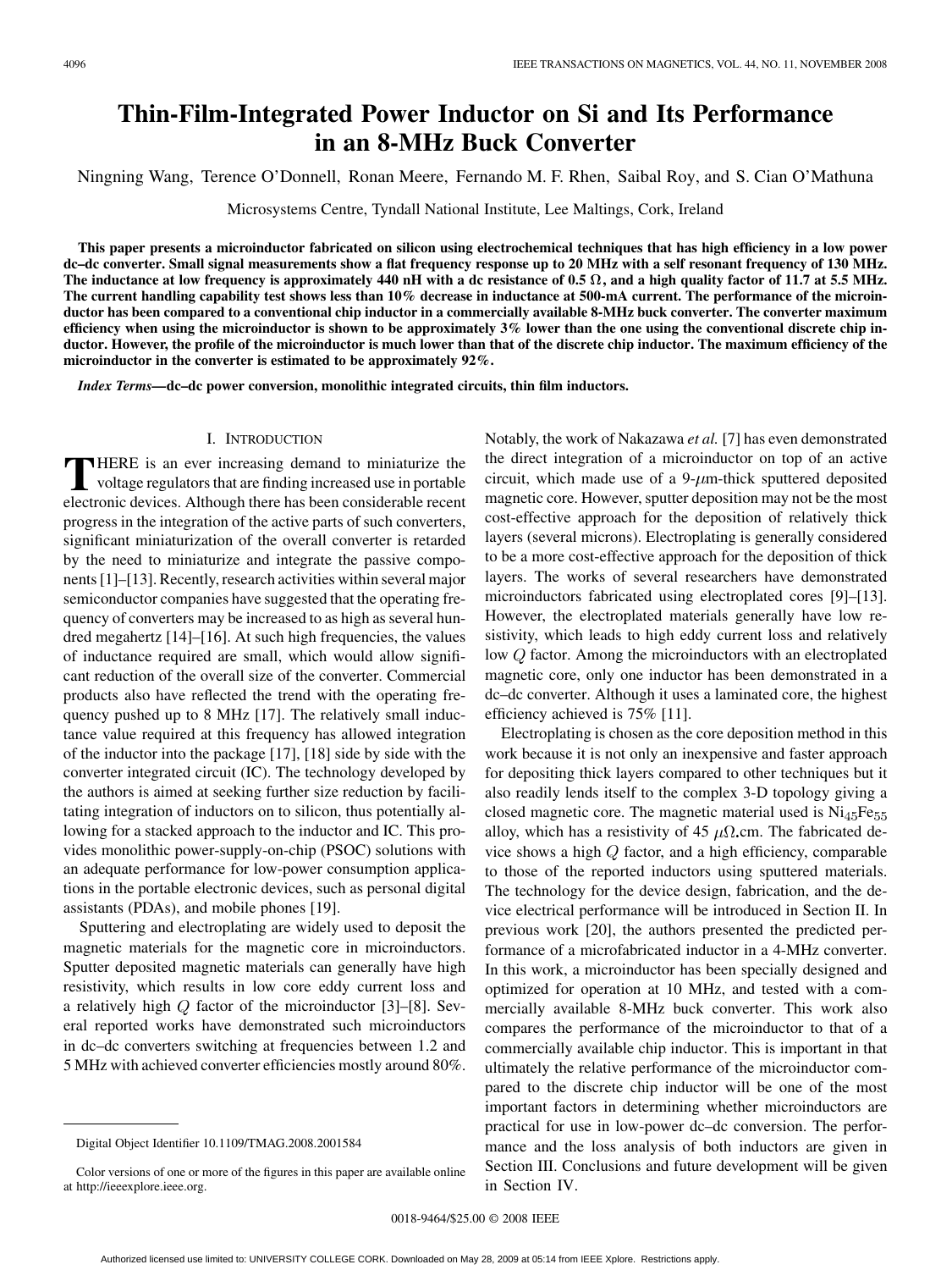| <b>Converter Specifications</b> | Values |
|---------------------------------|--------|
| Input Voltage, V                | 3.6    |
| Output Voltage, V               | 1.2    |
| Operating Frequency, MHz        | 10     |
| Load Current, A                 | 0.5    |
| Ripple Current Ratio,           | 0.4    |
| <b>Inductor Specifications</b>  | Values |
| Number of turns                 |        |
| Winding width, µm               | 50     |
| Spacing, µm                     | 50     |
| Winding thickness, µm           | 50     |
| Core length, mm                 | 3.85   |
| Core thickness, $\mu$ m         | 4.2    |
| Device length, mm               | 5.76   |
| Device width, mm                | 2.0    |

TABLE I SPECIFICATIONS OF CONVERTER AND INDUCTOR

### II. DEVICE DESIGN AND FABRICATION

In previous work, the authors have developed an analytical model for thin film microinductors [20]. The model consists of a winding model, core eddy current model, and core hysteresis model. It can accurately predict the inductance, winding resistance, and hence the various losses within an inductor, such as winding loss, core hysteresis loss, and core eddy current loss. The model has been validated by both finite element analysis and experiment results, and is used in inductor design and optimization. Given the converter specifications, an optimization program based on the inductor analytical model can automatically seek the most efficient inductor design and determine the geometrical parameters of the inductor. Using this optimization program, an inductor was designed for use in a 10-MHz buck converter. The specifications of the converter and inductor are shown in Table I.

The details of the device fabrication process have been described in [20]. The fabricated inductor consists of a single layer of race track shaped copper winding (seven turns) sandwiched between two layers of magnetic material (NiFe alloy) deposited by electroplating. A top view of the fabricated device is shown in Fig. 1.

The frequency characteristic of the inductor has been measured using a Vector Network Analyzer, Model ZRVE (R&S, Germany). The device inductance and resistance were measured at a frequency up to 1 GHz. The measured inductance, resistance, and the quality factor of the device are shown in Fig. 2. The modeled inductance and resistance are also shown in Fig. 2, which match quite well with the measured ones at low frequencies. The discrepancies at high frequency are due to the parasitic capacitance, which is not included in the analytical model. However, the impact of the parasitic capacitance on device performance at low frequency is negligible. It can be seen from the graph that the device has a very flat frequency response and the inductance holds up to at least 20 MHz. The resistance of the inductors increases rapidly for frequencies above 20 MHz and this increase is largely due to eddy current loss in the core. The self-resonant frequency (SRF) of the inductor is 130 MHz.



Fig. 1. Top view of the fabricated microinductor.



Fig. 2. Measured inductance, resistance, and quality factor.



Fig. 3. Quality factors of microinductors fabricated using standard IC fabrication compatible process.

The measured inductance at low frequency is approximately 0.44  $\mu$ H and the measured dc resistance is 0.5  $\Omega$ .

The  $Q$  factor of the microinductor in this work has been compared to those microfabricated inductors from the literature either using electroplating or sputtering deposition technique for the magnetic core, as shown in Fig. 3. The graph shows that the fabricated inductor in this work has achieved a  $Q$  factor of 11.7 at 5.5 MHz. This is the highest  $Q$  factor among those reported microinductors fabricated using electroplating techniques, and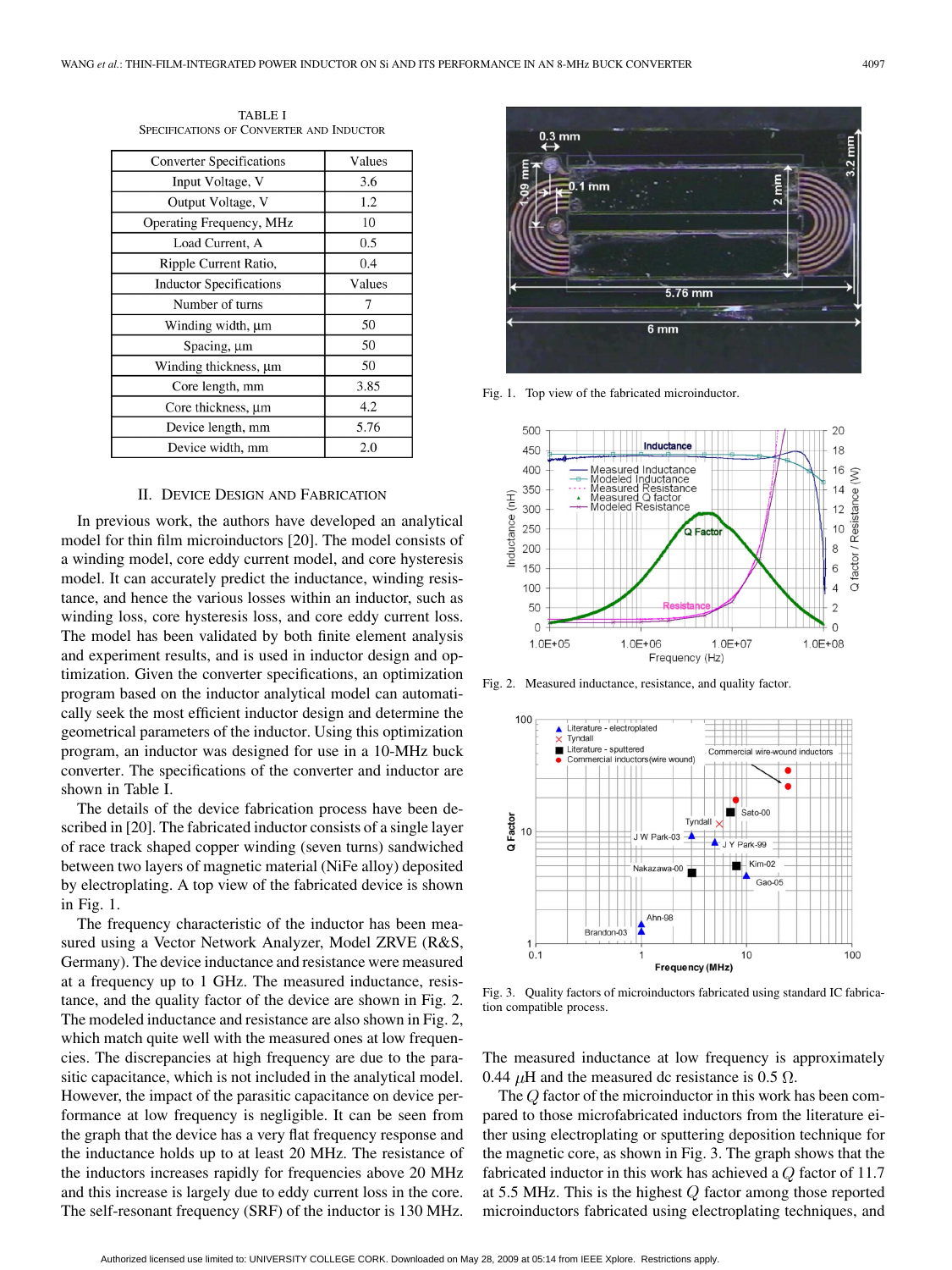

Fig. 4. Measured inductance at 20 MHz versus dc bias current.

higher than that achieved using a laminated core [11], [12]. It is also comparable to the  $Q$  factor of the microinductor using sputtered magnetic materials. For example, the microinductor reported by Sato  $et$   $al.$  [3], which had  $Q$  factor of 15, used a core material of FeCoBN that had a resistivity of 3000  $\mu\Omega$ .cm.

In addition to the small signal frequency characteristic, the characteristic under dc bias current is also a very important parameter when evaluating a power inductor. The current carrying capability of the microinductor has been measured at 20 MHz using an HP LCR Meter 4285 A with an HP current source 42841 A. The test results are shown in Fig. 4.

The bias current characteristic test shows that the inductance only drops by approximately 10% with a 500-mA dc current, which implies that it is capable of handling at least 500-mA current without saturation. In fact, the measurement shows that full core saturation occurs for currents greater than 800 mA. There is no significant change of the resistance, which indicates that the core loss remains the same while the dc bias current is increased.

#### III. PERFORMANCE IN AN 8-MHz BUCK CONVERTER

The microinductor has also been tested in a buck converter. The MIC2285 is a commercially available buck converter with a fixed switching frequency of 8 MHz from Micrel, USA [21]. This represents the highest switching frequency buck converter presently available on the market. It requires a  $0.47-\mu$ H external inductor and operates from a 2.7- to 5.5-V input with an output current up to 500 mA. The MIC2285YML is the corresponding evaluation board available from the same company. Its output voltage is fixed to 1.8 V. The evaluation board is used in the electrical performance test of the microinductor. An inductor from Murata, Japan (part number LQM21PNR47M00) with an inductance of 0.47  $\mu$ H was originally mounted on the evaluation board. This chip inductor uses a 0805 standard chip size  $(2 \text{ mm} \times 1.25 \text{ mm})$  and is 0.55 mm thick. It has a dc resistance of  $0.12\Omega$ , which to the authors' knowledge is one of the lowest dc resistance  $0.47 - \mu$ H inductors with the thinnest profile available in a 0805 package. The converter efficiency was first measured using this inductor and then the microfabricated thin film inductor was used to replace the chip inductor. A picture of the converter evaluation board with microinductor wire bonded on top is shown in Fig. 5. The measured efficiencies of the buck converter using the on silicon integrated thin film inductor with



Fig. 5. Tyndall microinductor mounted on an 8-MHz commercially available buck converter evaluation board.



Fig. 6. Measured converter efficiencies and estimated inductors efficiencies.

various load currents are shown in Fig. 6. In the efficiency measurements, the input voltage of the converter is 3.6 V and the output voltage is fixed to 1.8 V. The load current varies from 50 to 450 mA. The efficiencies of the converter using the original chip inductor are also shown in the graph for comparison.

The difference in converter maximum efficiency between using the commercially available chip inductor and microinductor is approximately 3%. When using the microinductor, the converter efficiency is still over 80% for the load current between 0.1 and 0.25 A.

Using the aforementioned analytical models developed for the microinductor, the measured frequency characteristic of the chip inductor provided by Murata, the inductor efficiency in this converter can be estimated. These inductor efficiency curves are also included in Fig. 6. The inductor efficiency curves are consistent with the measured converter efficiency, in that the efficiency of the microinductor is shown to be approximately 3% lower than that of the wire-wound inductor. The peak microinductor efficiency is approximately 92%. To further illustrate the reason for the difference in efficiency between the inductors, the graph in Fig. 7 shows the breakdown of losses in the inductors as obtained from the models. The loss has been separated into ac loss and dc loss. Due to the nature of the chip inductor impedance model (S parameters) provided by Murata, it is not possible to further separate the ac loss into core loss and winding loss. The dc loss of the chip inductor is calculated using the dc resistance and the dc component of the load current. The ac loss